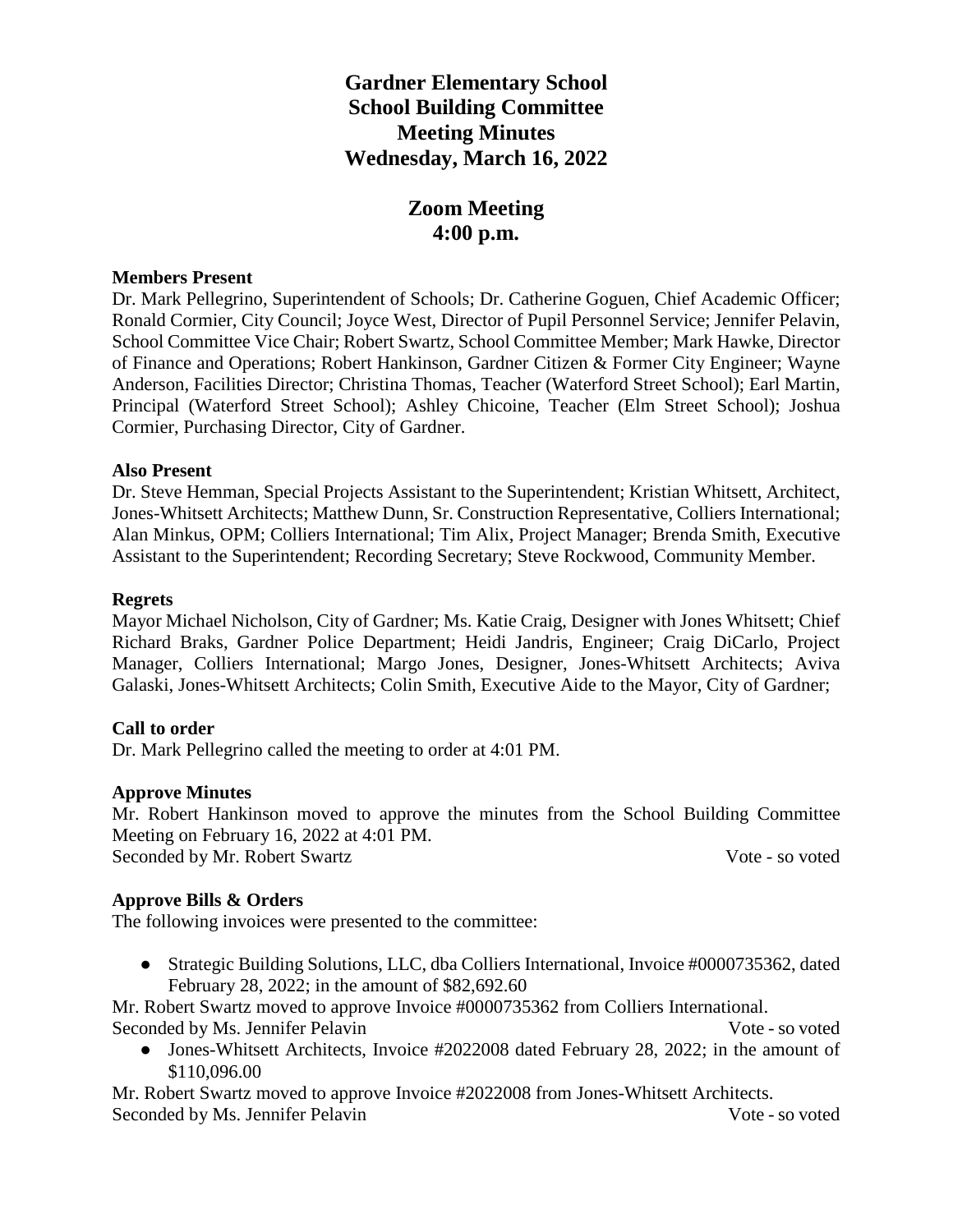● Bacon Construction Co, Inc. Invoice #15 dated February 28, 2022; in the amount of \$3,161,110.89

Mr. Robert Swartz moved to approve Invoice #15 from Bacon Construction Co, Inc. Seconded by, Ms. Jennifer Pelavin Vote - so voted

• Allied Testing Laboratories, Inc. Invoice # 23904 dated February 26, 2022, in the amount of \$225.00

Mr. Robert Swartz moved to approve Invoice #23904, from Allied Testing Laboratories., Inc. Seconded by, Ms. Jennifer Pelavin Vote - so voted

Mr. Hankinson asked for a discussion why the amount of the Bacon Invoice decreased. Mr. Matthew Dunn explained the comments made to Bacon got overlooked and they didn't change the amounts, they were not acknowledged and basically they were over billing us.

Dr. Hemman brought up some new Invoices received from SHI, asked the OPM & Architect to explain them to us. After discussing with the committee, they agreed a process needs to be made to review these. Mr. Timothy Alix noted these first should be approved by the consultant before brought to the committee. Going forward all bills should be sent to the OPM & Architect to review. We should hold off on this at this time.

# **Report from OPM:**

Mr. Tim Alix updated the committee with the Project Budget Report, we are doing very well financially on the project. Contingency wise, doing well with bid savings. Spending more than what we had budgeted for, for furniture and equipment, spending more there but all evening out.

## **Site Update:**

Mr. Matthew Dunn reviewed the recent site activity with the committee. **Site**

• Loading Dock area has been graded and NGRID transformer set in place.

# **Building A**

- Standing seam metal panel roof system is complete on the west end.
- Curtain wall framing installed on north elevation, east end.
- Air and water testing of previously failed windows was completed successfully.
- Casework installation in first floor classrooms nearing completion.
- Painting is on-going on all floors.
- Ceramic and porcelain tile work in toilets is basically complete.
- Acoustical ceiling tile grid installed on first and second floors.

# **Building B**

- Flat roofs (including small roofs on west elevation) are basically complete and tight.
- Windows installed on south elevation of the Gym.
- Started to frame supporting walls for store front B-C connector.
- Spray insulation is complete on second and most of the third floors.
- Sheet rocking of second floor complete. Taping has started.
- Sheet rocked Kitchen / Serving area and started quarry floor tile.
- Roll-down doors installed at the serving entrance.
- Three electrical switchgear cabinets have been delivered (minus breakers).

# **Building C**

- Standing seam metal roof system has started on the south elevation.
- Face-brick masonry is ongoing on south elevation as well.
- Framing / sheet rocking of soffits and taping is underway on both floors.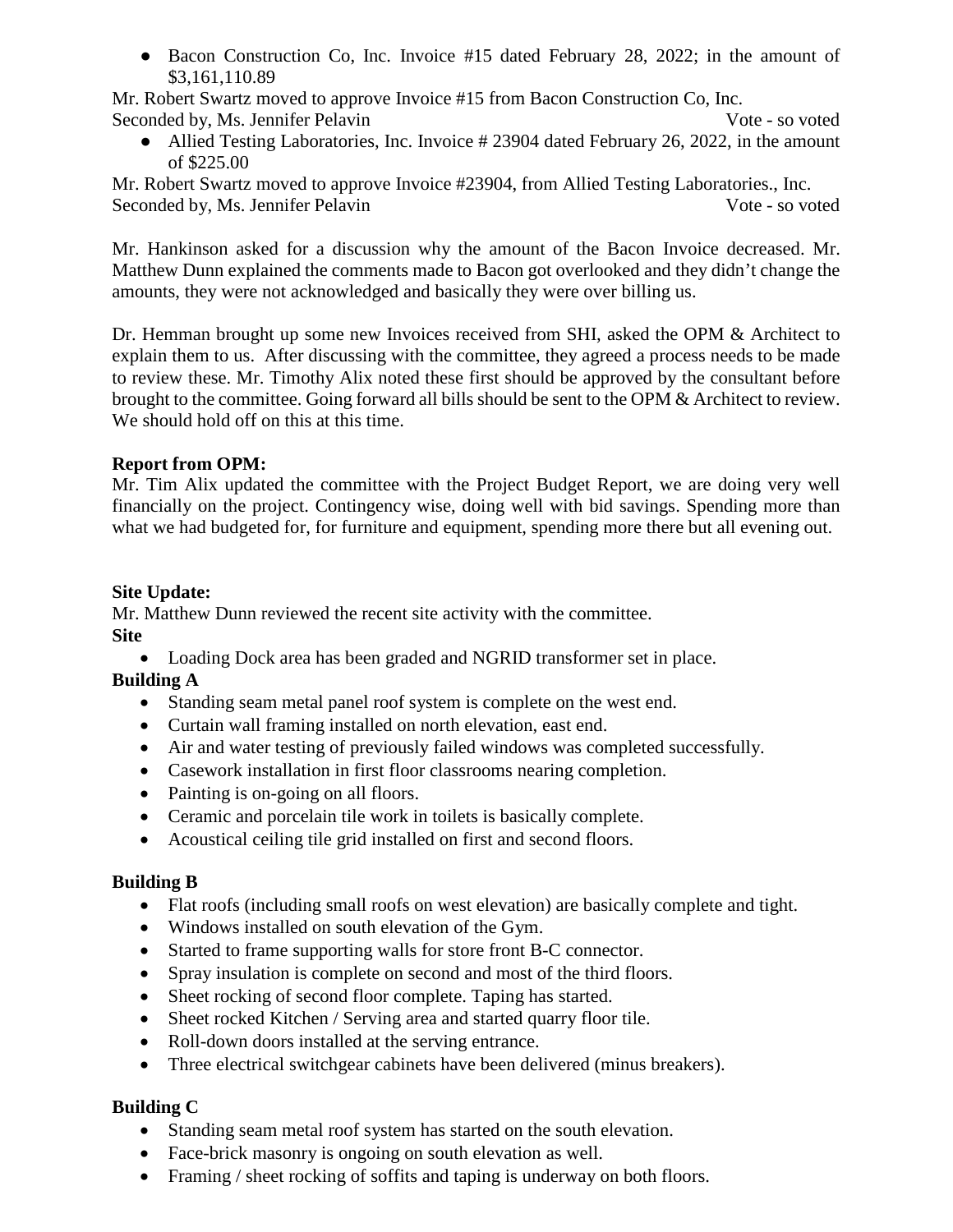• Toilet wall and floor tile is basically complete on the second floor.

# B**udget Update:**

Mr. Tim Alix reviewed the finance budget with the full committee overall doing really well financially on the project, and are still running on target. Exterior site work will still need to be looked at it might take longer than the July 15 date.

## **Change Orders Recommendations this far:**

- Change Order 1- \$222,206.07 was approved 3.17.2021
- Change Order  $2 $54,350.00$  was approved 4.7.2021
- Change Order 3 \$81,982.23 was approved 5.19.2021
- Change Order 4 \$\$83,955.56 was approved 6.2.2021
- Change Order 5 \$81,046.34 was approved 7.21.2021
- Change Order  $6 $61,332.67$  was approved  $8.4.2021$
- Change Order 7 \$65,002.00 was approved 9.1.2021
- Change Order 8 \$133,047.02 was approved 9.15.2021
- Change Order 9 \$120,300.04 was approved 10.20.2021
- Change Order 10 \$83,985.00 was approved 11.17.2021
- Change Order 11 \$374,391.00 was approved 12.15.2021
- Change Order 12 \$99,701.46 was approved 1.19.2022
- Change Order 13 \$164,774.00 was approved 2.16.2022
- Change Order 14 \$71,237.00 for approval 3.2.2022

# **Report from Architects**

Mr. Kristian Whitsett reviewed Change Order #14, that was already reviewed and discussed in detail with the finance subcommittee.

# **Summary of Requests** -

| $\circ$ |        | CO#194 Modify Stair 1 Landing                            | \$1,702.00  |
|---------|--------|----------------------------------------------------------|-------------|
| $\circ$ |        | CO#219 Media Center shelving                             | \$19,557.00 |
| $\circ$ |        | CO#222 Power for boiler intake dampers                   | \$3,344.00  |
| O       |        | $CO#223$ Media Center soffit for pipes at $3rd$ floor    | \$2,139.00  |
| $\circ$ |        | CO#227 Add dryer exhaust fan                             | \$1,499.00  |
| $\circ$ |        | CO#228 Guardrail at A-Wing Parking                       | \$10,393.00 |
| $\circ$ |        | CO#229 Standpipes in B200A                               | \$3,822.00  |
| O       |        | CO#230 Tile edges at K Windows                           | \$3,429.00  |
| $\circ$ |        | CO#231 Smoke seal coating at beam to roof                | \$3,888.00  |
| $\circ$ | CO#232 | Strengthen Interior roof for MEP hanging (Not to exceed) | \$10,888.00 |
| $\circ$ |        | CO#233 Furr out C-Wing corridor                          | \$2,469.00  |
|         |        | CO#234 Relocation of Electrical at corner diffusers      | 1,816.00    |
|         |        | CO#235 Cabinet access panels for fin-tube                | 6,291.00    |
|         |        |                                                          |             |

## **TOTAL \$71,237.00**

Mr. Mark Hawke made a motion to approve Change Order #14 for the amount of \$71,237.00 Seconded by Mr. Robert Hankinson Vote – So Voted

Mr. Mark Hawke made a motion to approve the Change of Contract Sum bringing the New Contract Sum to \$63,498,155.49 Seconded by Mr. Robert Hankinson Vote – So Voted